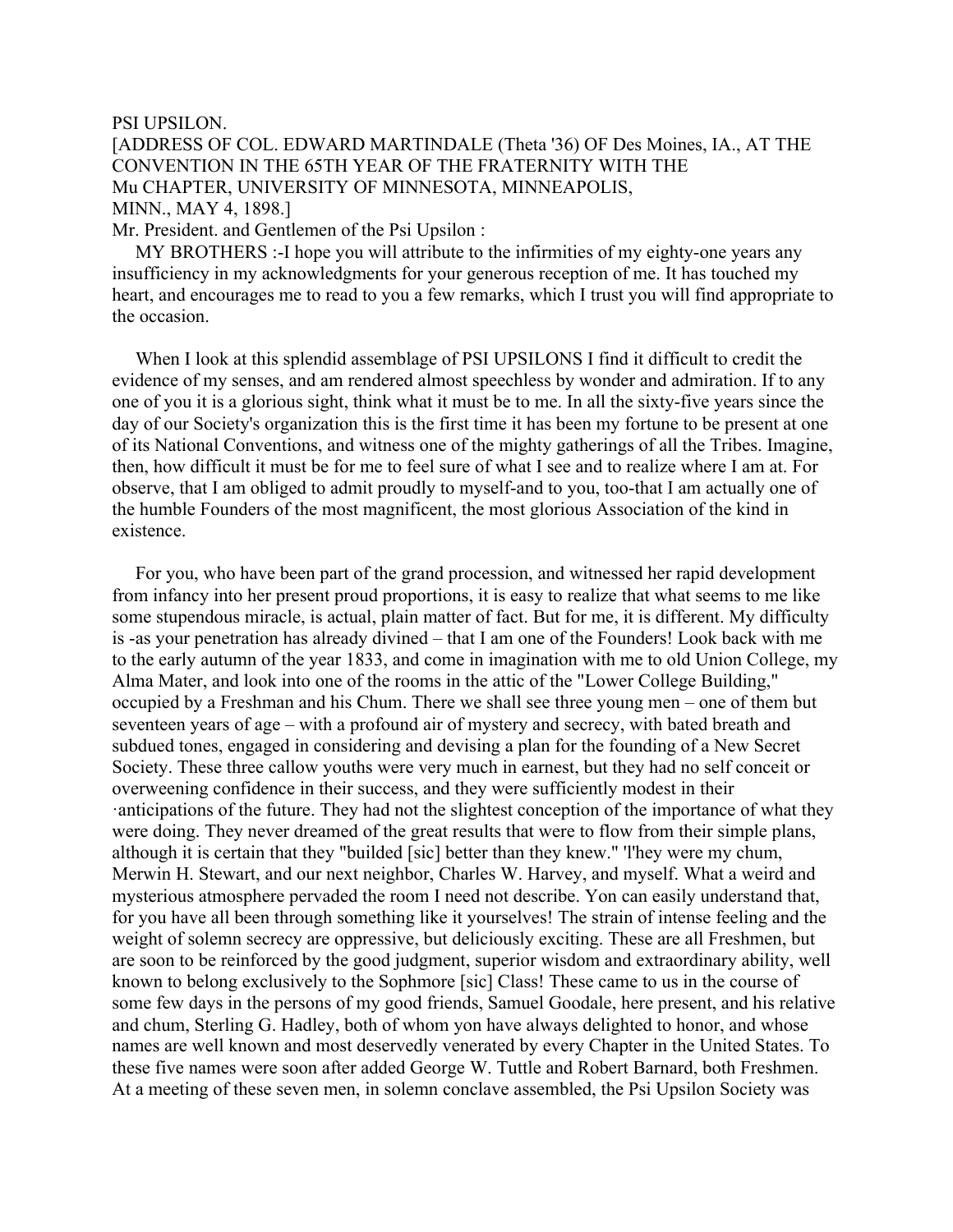soon after organized and duly founded, Hadley being made our first President, and Stewart, I think, Secretary. and Committees appointed to report on Name, Badge and Motto, on one of which I had the honor to serve. Then followed the adoption of our present elegant Name, beautiful Badge and appropriate Motto. And when the Badge first appeared. openly worn and avowed. the astonishment and admiration they excited were such as to be beyond description, mingled with surprise at the temerity and novelty of our ambitious enterprise.

 Thus was our Society launched upon the broad and turbulent sea of College politics, confronted by an unknown future and the indifference or hostility of the older Associations. But their feeling of hostility was soon changed into a very different one, and, finally, overtures for alliance and mutual aid were made to us.

 We had all received invitations to join the old and prosperous societies of the college, all of which had been sternly and peremptorily declined for the unavowed, but real, reason that they were not considered good enough – their general standard of character and scholarship not high enough, and many of their members not such that we could feel like taking them to our hearts as brothers.

 No Junior or Senior was invited or permitted to join in the aspiring undertaking. We determined to originate something new and unprecedented, if possible, better than anything we could see in the societies around us, and to make good scholarship and good taste, sound character and sound sense, the tests of membership in the Psi Upsilon Society.

 Soon, from the elite of both the younger classes, accessions came rapidly, as our purpose became understood, and we were cheered and encouraged by the acquisition of such men as my dearest life-long friends, Edward F. Cushman and Isaac Dayton; then Backus, Brown, Gott, Conklin, Reed, and others; and, when the name of Hooper C. Van Vorst was enrolled among us, we received the Gold Standard Stamp of unquestionable Solvency and Universal Currency.

 From that date the career of the Society has been one of unprecedented prosperity and rapid progress. It has been onward and upward, and, to its honor be it spoken, without a blemish. If its rank can be measured by the multitude of its members who have attained the highest distinction in every walk of life, it can justly claim to be one of the first among all peoples and in all lands.

 I will not weary you with names, for the task would be endless. But you will share with me the pride I feel in pointing to the Presidency of the United States, the Cabinet officers, judges, both State and National, the Senate and House of Representatives, the Bench and the Bar, the long catalogue of Governors of States, bishops, eight in number, and other eminent divines, diplomats, poets, professors, orators and statesmen, business men in every calling, men of peace and men of war, who have rendered distinguished service to our country on land or sea, and finding each and all of the long catalogues made more illustrious by the name of some Psi Upsilon.

 It must be interesting – to consider, for a moment, what should be the cause of such marvelous results from such modest, such seemingly inadequate sources.